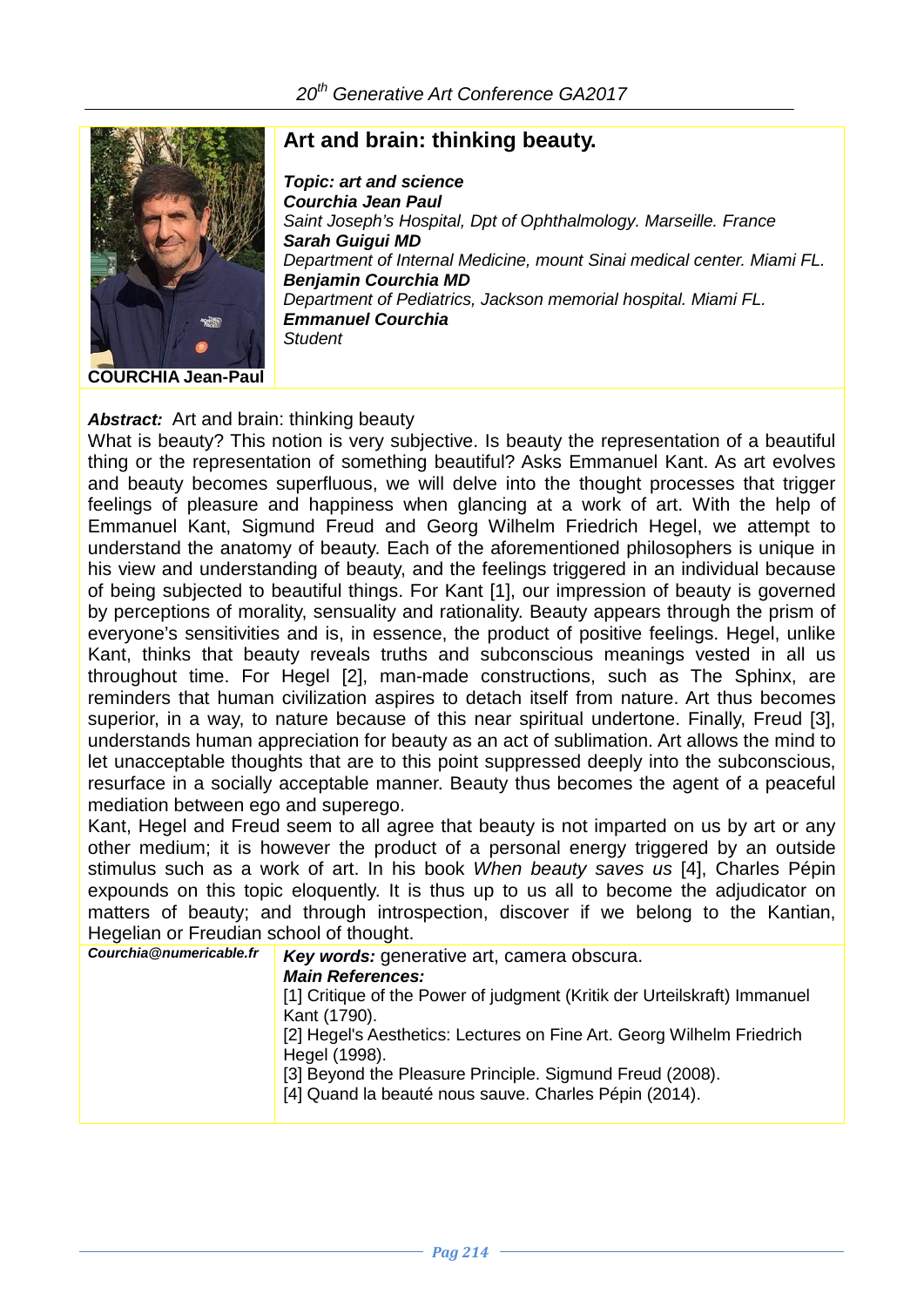## **Art and brain: thinking beauty.**

**Courchia Jean Paul, MD** *Saint Joseph's Hospital, Dpt of Ophthalmology. Marseille. France e-mail : courchia@numericable.fr* **Guigui Sarah** *Department of Internal Medicine, mount Sinai medical center. Miami FL.* **Courchia Benjamin** *Department of Pediatrics, Jackson memorial hospital. Miami FL.* **Courchia Emmanuel** *Student*

What is beauty? This notion is very subjective. Is beauty the representation of a beautiful thing or the representation of something beautiful? It is a paradox. Beauty is the intangible proof that can hardly be expressed. Everyone appreciates beauty but no one knows what it truly is. The words "it's beautiful" are often uttered with a universal undertone rarely considering the myriads of opinions on what makes something beautiful. We can say that beauty is proof without truth. Is beauty an intrinsic feature of a piece of music, a poem, a painting, or is solely the product of an effect operated by a subject on its viewer. Charles Beaudelaire 1868, oddly affirmed that "strangeness is a necessary ingredient in beauty" (*Curiosités Esthétiques*, *1868*). When humans judge anything, scales are often involved. Is a thing valuable, is it moral, is it rational, is it sensual? This process is completely dismissed when assessing beauty; beauty is not scalable.

The aim of our presentation is to go beyond the definition of beauty and investigate the effect of beauty on its subject. This work is strongly inspired by Charles Pepin's magnificent book: *When beauty saves us* (Robert Laffont – 2013), where he explores the notion of beauty as it was understood by the philosophers Immanuel Kant (1724 – 1804), Georg Wilhelm Friedrich Hegel (1770 – 1831) and Sigmund Freud (1856 – 1939).

For Kant [1], our impression of beauty is governed by perceptions of morality, sensuality and rationality. Beauty appears through the prism of everyone's sensitivities and is, in essence, the product of positive feelings. In the *Critique of the Power of judgment*, Kant introduces the concept of "free play" of human cognitive faculties (understanding and imagination). He says in the *Conflict of the Faculties* that "the greatness of man was inseparable from this struggle, in him, between his different faculties." For Kant, rationalism rules, at all times, over imagination. Beauty can only be imparted on someone who finds harmony between rationalism and imagination, at which point internal conflicts between internal forces is dissolved. Finally, Kant adds three criteria to his definition of beauty; it must be without interest, without concept and without purpose.